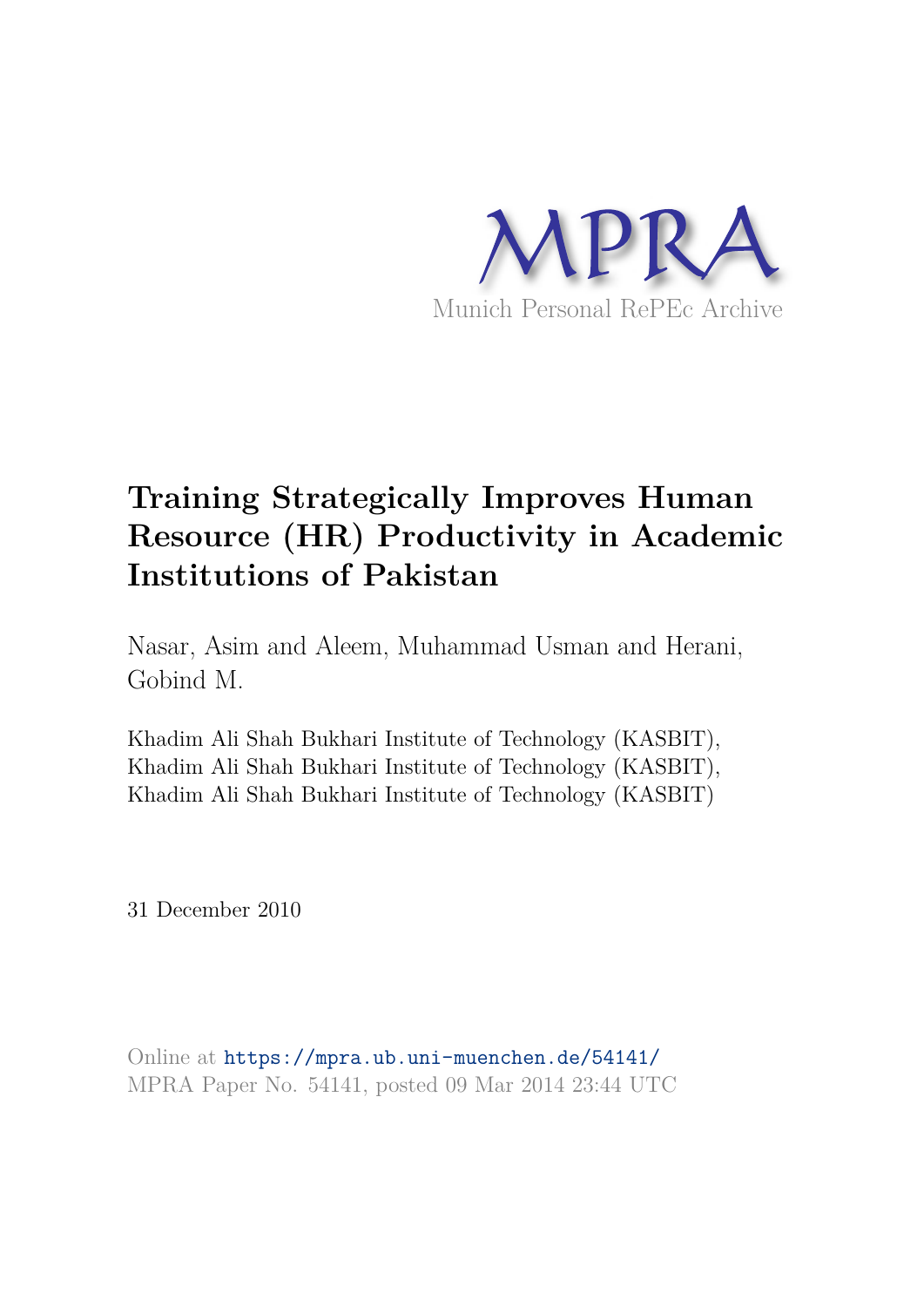#### **Training Strategically Improves Human Resource (HR) Productivity in Academic Institutions of Pakistan**

# **Asim Nasar<sup>1</sup> , Muhammad Usman Aleem<sup>2</sup> and Gobind M Herani<sup>3</sup>**

#### **ABSTRACT**

The main aim of this research study is to establish a relationship between training and development with the human resource productivity of academic institutions in Pakistan. To contributes the proactive approach towards training sessions that leads towards the positive perception and image building of institutions. The probabilistic sampling technique has been used to complete the survey in degree awarding institutions based in Karachi. The empirical analysis comprise of two core variables i.e. HR productivity and training & development which shows the highly significant results along with the reliability measurement scale. This study enlighten that training and development also leave positive impact upon the intervening variables i.e. employee knowledge, career, morale and institution image, perception and productivity.

#### **JEL. Classification: P36; M53; M51.**

**Key words:** HR productivity, Training and Development, Productivity of Academic Institutions.

#### **1. INTRODUCTION**

The core intention is to find out the impact factor of training on employee's productivity in academic institutions. The utmost impact or benefit of this research work is to highlight those areas, where need of training and development is impetus in academic institutions. This study explores the hidden domain of academic institutions where stock of knowledge already exists but need to exploit it. The basal intention is to point out those areas where academic employees face lack of skills. Training and development have their several impacts on institutional performance but it needs certain tool to utilize the junk knowledge via technological resources and experts orientation. However, this study focus on the how, when and whom questions with respect to the

l

The material presented by the authors does not necessarily represent the viewpoint of editors and the management of the Indus Institute of higher education as well as the authors' institute.

<sup>&</sup>lt;sup>1</sup>Research Scholar, Khadim Ali Shah Bukhari Institute of Technology, Karachi, Pakistan, Email: aasimnasar@gmail.com, Mob: +92 334 413 7920

<sup>&</sup>lt;sup>2</sup>Lecturer, Khadim Ali Shah Bukhari Institute of Technology, Karachi, Pakistan.

<sup>&</sup>lt;sup>3</sup>Assistant Professor, Research Analyst, Khadim Ali Shah Bukhari Institute of Technology, Karachi, Pakistan,

Email: gobind@kasbit.edu.pk , drgobindmherani@gmail.com

**Acknowledgements:** Authors would like to thank the editors and anonymous referees for their comments and insight in improving the draft copy of this article. Author further would like to declare that this manuscript is original and has not previously been published, and that it is not currently on offer to another publisher; and also transfer copy rights to the publisher of this journal.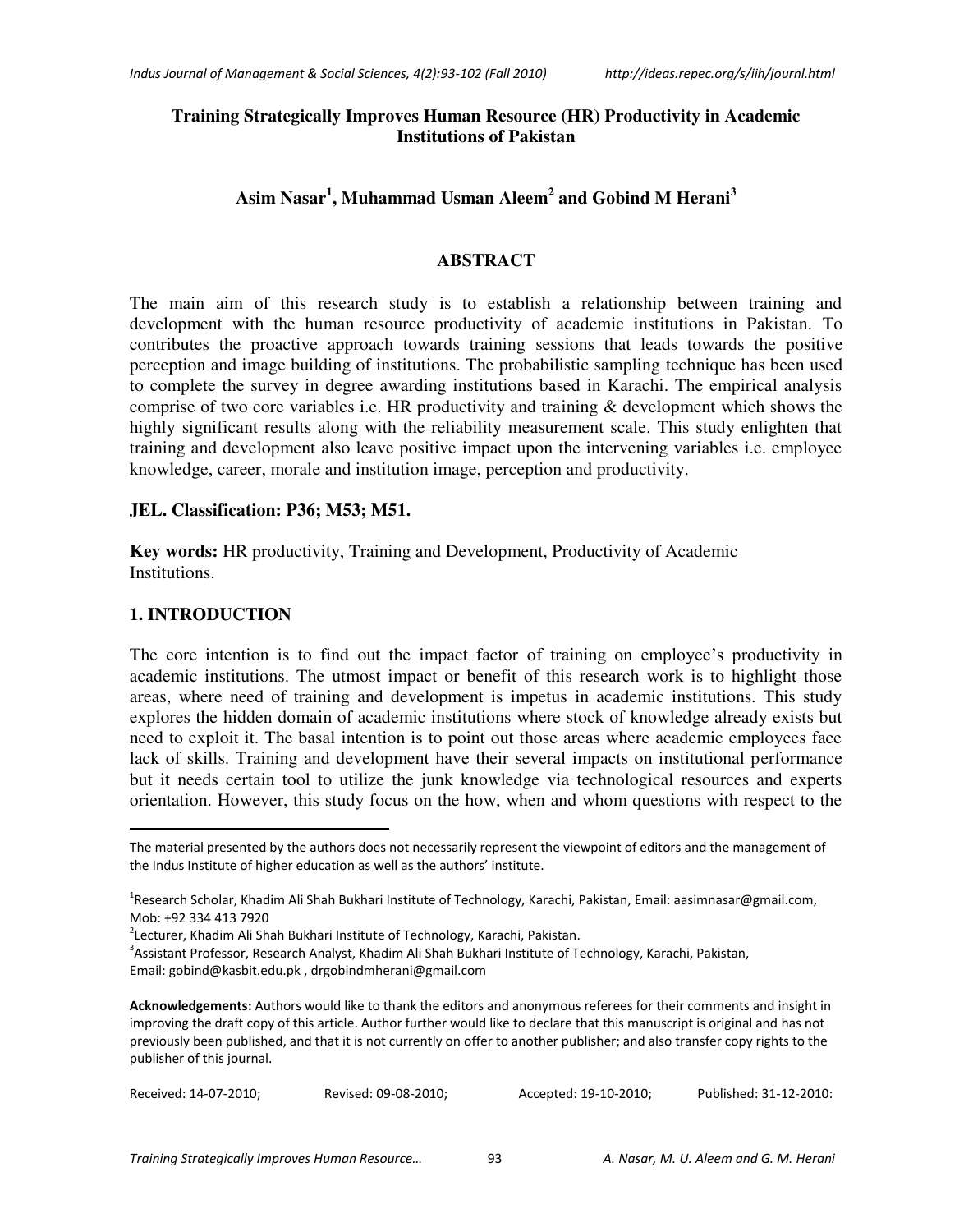training and development in academic institutions. The role of knowledge sharing workshop is to accumulate the tacit and explicit information among the academic employees. Furthermore, it disseminate towards the teaching and non-teaching staff. Employee's knowledge sharing culture became an effective tool to pinpoint the actual solution of problem and share their knowledge within the institution to improve their functionality. Knowledge management provide base for training and development programs, learning process model that helps to conduct effective training programs and locate the source of knowledge in the institution as well as for enhancement of knowledge sharing culture within the institution.

This is an idea of wheel to describe learning by another set of questions, once answered by knowledgeable employees and reflect upon it that leads towards another set of questions for solving existing or new problematic situation. This model is a symbol of effective utilization of employee skills (tacit & explicit) and knowledge sharing become an effective source of learning among employees that leads towards excellent performance. Handy (1990) stated that "Learning is not finding out what other people already know, but is solving our own problem for our own purposes, by questioning, thinking and testing until the solution in a new part of our life".



Problematic domain for several academic institutions is to find out the impact of training and development on employee's productivity. Since, government bodies slightly focus towards maintaining the standard of education by effective policies, tools and methods to build knowledgeable societies. Especially HEC is playing a vital role to promote the higher education for youth and provide directly support to upcoming talent in higher secondary and university students. From the above review it is concluded that there is gap between policies which are applied and real results of this policies. HEC is also supporting quality education but still it need to be analyzed that what is the impact of well-defined and aligned training and development programs to improve employee's productivity in the education institution of Pakistan. That is why this study is conducted.

# **1.2 Research Objective**

a) To establish a relationship between training and development with the human resource productivity of academic institutions in Pakistan.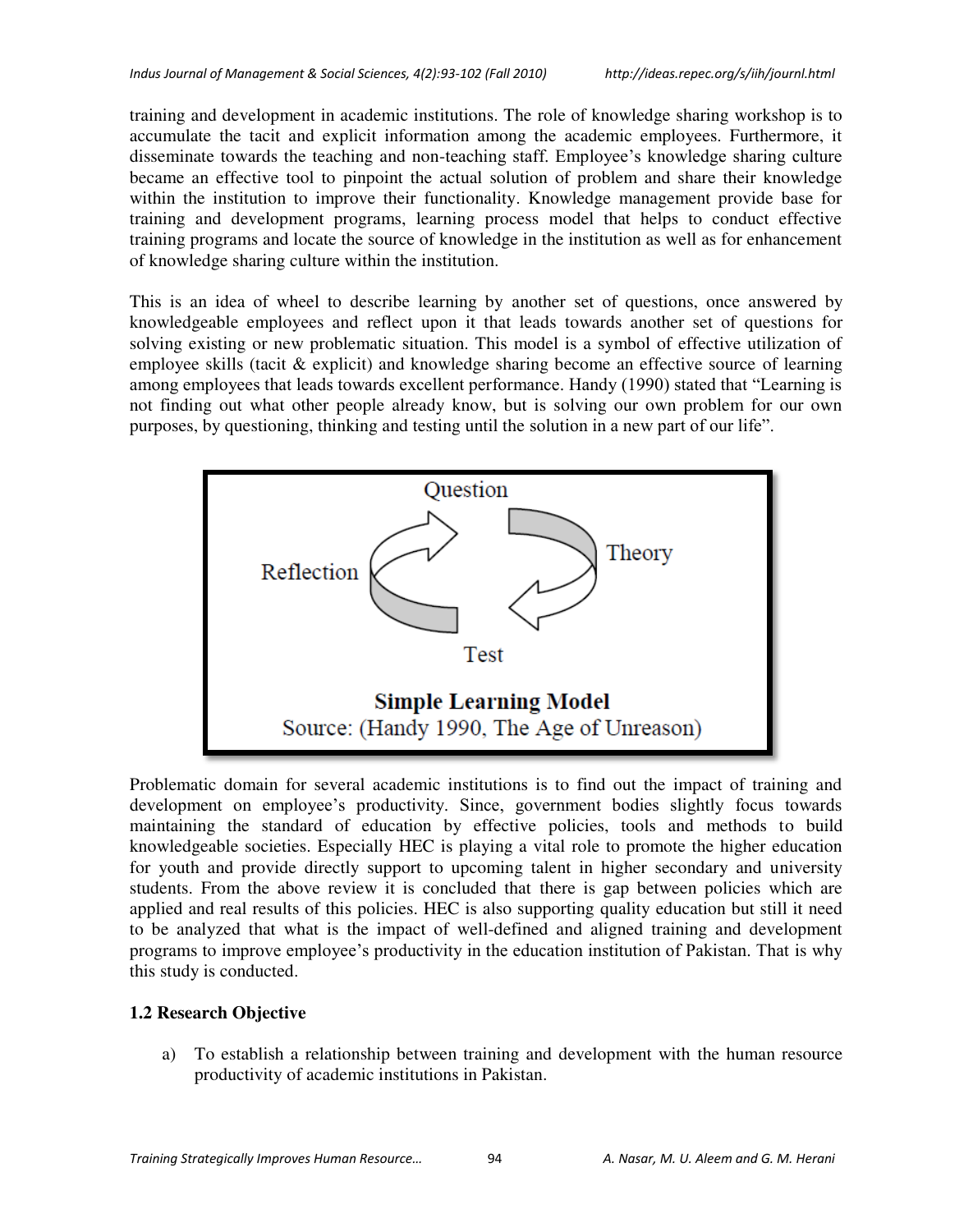- b) To find out the basis for estimation of the training needs and required skills necessary to meet strategic goals of educational institutions.
- c) To narrate the significance of training and development in academic sector to meet market requirements.

## **2. LITERATURE REVIEW**

Training is the systematic processes that change the behavior and attitude of working peoples in organization they willingly to increase productivity of institutions to achieve the goals and objectives of organization. Training is the one vital tool of an organization that creates full effectiveness and willing to achieve their targets. Development is the primary process that the organization or individual that can grow and achieve their target with potential efforts within the certain time period. Training and development program facilitate to find out the opportunities, and design how to achieve the organizational objectives with the learning process of employees via training programs (Danielson 2001). Training and development are relating one another directly the employee learn from training and organization get high profitability with the working efficiency of employees that's why the training program directly impact on development of an organization (Jerling 1999). Training leads to innovative, means to link and enable people to directly exchange ideas and learning to increase the relevant knowledge available for use in their institutions. Mangers are also responsible for training and development of their staff. Many managers are taking their responsibility positively and properly to get some advantages from trainings (Donaldson and Tobbe 2000). And some managers have power of measurement to understand their staff have really need of training. The manager have to identify the staff marinating their working level or not and Completing their tasks properly? Training programs may increase the power of competition and know how management will be in control (Landale 1999).

Training is a unique tool that directly impact on organization profitability and productivity. The training must involve academic, operator, technical, sales, customer services, and various level of leadership training (Duke 1995). Training grows organizational efforts that show maximum effective results (Mullins 1996). The training is committed to continually change towards: success, and organizational profitability and productivity external and internal traditional process of an organization covered via training for development program. According to Murdock (2000) the important part of training design is to know:

The skill lacking participants and point out the key factors that need to improve. Training program at what level of employees in organization and what kind of task they are seeking, what level of trainer must be, what kind of participant should be, what kind of knowledge and skills they have need, to analysis the organizational behavior.

The objective of development training is to break the main component of training and get action on it properly and must know how to deliver training to the participant properly as they can get complete and proper task that is skillful (Trethowan 1991).

Perception of the different organization about the designed training is that, it improves performance of overall management and employee work efficiency to achieve organization targeted objectives. Overall management of an organization always welcome to skill based training to improve their skills via development trainings (Wilson and Western 2001). Overall management wants to be part of skill based training and extend its efforts in their organization and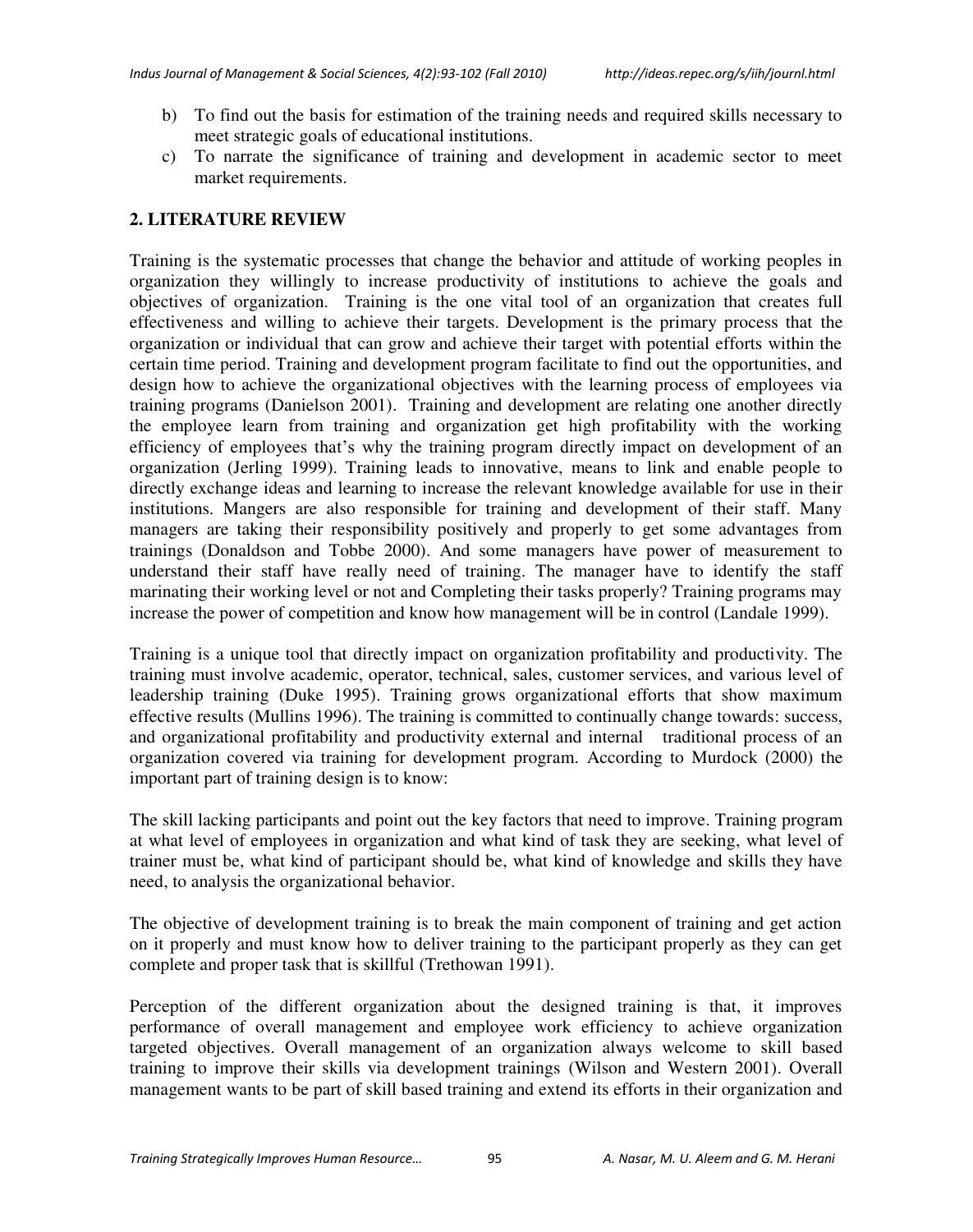they want to be part of competitive and skill based organization. On managerial level every manager makes desire to be most competitive and skillful (problem solving, resolution, coaching, team work, communication, counseling, positive attitude, planning and controlling). These all skills increase working and developing efficiency of manager(s). Structured training programs are skill full and motivate and used internal and external dealing of an organization. These practices may increase to promote working efficiency. The skillful trainings improve development rating of overall management (Fink and Longenecker 1998).

Development training composes on four-level model that will be a distinctive feature between behavior, learning, results, and action. Learning level- knowledge and the skills are most important factor. Behavior level- impact how trainee behaves after attending training. Reaction level- how participants satisfy from accrued training (Trethowan 1991). Results-level after the completion of specific training what is the impact in organization that effect cost or quality (Danielson 2001). The successfulness of training is also based on trainee(s) how this training has imparted skills and knowledge after the training session. Organizations are investing vast amount for resources and permanently keep changing their work environment (Murdock 2000). Challenges of an organization involved three elements, competition, technology and facts based on knowledge. Those organizations want to be a part of global market that they required attention on advance employee training, skills development, abilities and positive attitude.

# **3. RESEARCH METHODOLOGY**

# **3.1 Research Design**

This research study is descriptive and explanatory in nature. Here this research was concern with finding out, what, when and why questions regarding training required for academic employees. Whereas it also explain the contemporary correlation among variables that how training impact on employee's productivity. Furthermore explanatory study helps to explain the relationship among variables.

# **3.2 Data Collection Methods**

This research study used a Survey Method. It was designed to collect information about different factors which significantly impact employee efficiency in academic sector. The demographic aspect included age, gender, job level, number of employees working in academics, education level and age of participants. The human resource productivity works as dependent variables towards training as independent variable. Furthermore, use of different scholarly journals, research papers, conference proceedings also supported as secondary source of data.

# **3.3 Sampling Technique**

In this research study, the targeted population was employees of academic institutions. Whereas the population to be sampled (the sampled population) was a proper blend of 60% teaching staff and 40% non-teaching staff including administration staff taken from different degree awarding institutions, universities, training institutions of Karachi. The probabilistic sampling technique was used for this research study.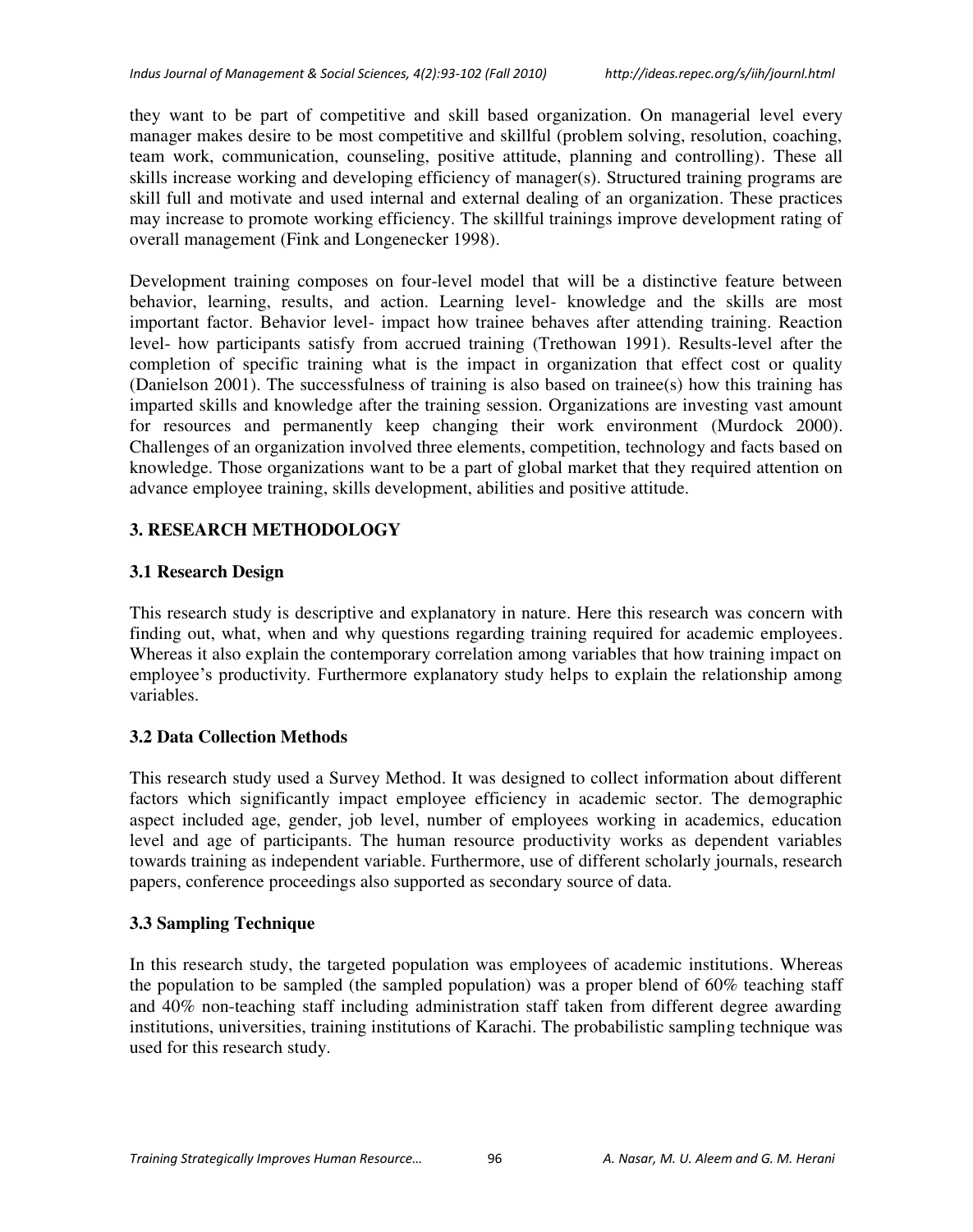#### **3.4 Data collection tools**

As far as primary research is concerned, here we used structured close end questionnaire as the instrument for data collection. Since human behavior is rational which depends upon logics, though every wellbeing have his/her own justification for specific benefits they are gaining from certain knowledge domain even by utilizing training and development, this is main justification of choosing questionnaire as our primary data collection tool.

## **3.5 Hypothetical framework**

 $H<sub>0</sub>=$  Training strategically failed to enhance the employee's productivity in academic institution of Pakistan.

 $H_1$ = Training strategically enhance the employee's productivity in academic institution of Pakistan.

#### **3.6 Schematic Diagram**

By considering all core variables, the proposed model leads towards employee positive productivity by effective delivering training session and building knowledge culture. Training is playing the role of mega variable which one called the function of rest of the variables. Overall impact of training is producing a vital and strong influence on employee's efficiency in academic institutions. Identification of employees' existing skills (tacit & explicit) directly leads towards the analytical process for creating its need and requirement, similarly category of employee with its expertise playing significant role in deciding their learning capability and knowledge, skills enhancement towards getting trained. In this sense, it is also obvious to know that how much institution and employees' are flexible or tolerate the change according to their job requirement. Also knowledge sharing culture in the institutions directly relate to the training and development. Finally need of education, learning potential during training and development, evaluation of individual performance to appraise and reveal the imparting results in this connection.

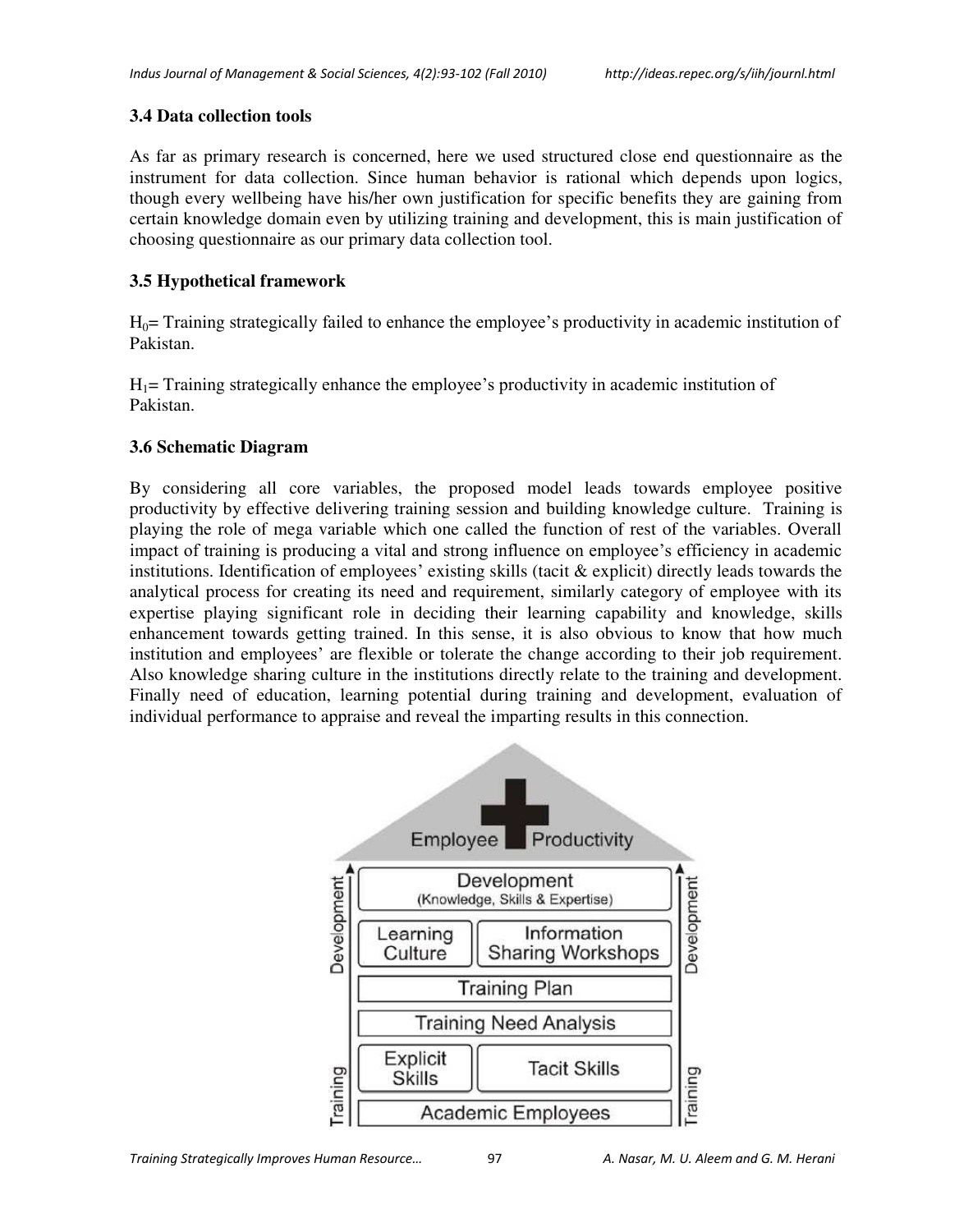## **4. RESULTS AND DISCUSSION**

The demographics characteristics of the respondents  $(n=123)$  highlight that the 66.7% are male while 33.33% are female that belongs to the different academic institutions in Karachi. Around 34.1% perform their job at middle management position with holding 4 to 6 years working experience in the academic institutions. The age group of the participant's categories into 5 groups, 36 to 40 years old shows the highest number of response which is 33.3%. The education credentials of respondents show that the 55% respondents achieve their post-graduation certifications. The demographics characteristics related to academic institutions are based upon the number of employees and age of institute. The highest percentage of institute age 46% comes under the bracket of 6 to 10 years, while 51 to 200 number of employees working in these institutions.

| <b>Variables</b>       | $\%$ | Table 01: Demographic characteristics of participants<br><b>Variables</b> | $\%$ |
|------------------------|------|---------------------------------------------------------------------------|------|
|                        |      |                                                                           |      |
| Gender                 |      | Age of institute                                                          |      |
| Male                   | 66.7 | $6-10$ year                                                               | 46   |
| Female                 | 33.3 | $11-15$ year                                                              | 24   |
| <b>Job level</b>       |      | 16 or above                                                               | 30   |
| Top management         | 26   | No. of employee                                                           |      |
| Middle management      | 34.1 | $11 - 50$                                                                 | 24   |
| lower management       | 29.3 | 51-200                                                                    | 60   |
| professional/technical | 10.6 | 201-500                                                                   | 16   |
| Work experience        |      | <b>Education level</b>                                                    |      |
| $1-3$ year             | 14.6 | Graduation                                                                | 24   |
| 4-6 year               | 30.1 | Post-graduation                                                           | 55   |
| 7-10 year              | 29.3 | PhD                                                                       | 21   |
| $10-15$ year           | 15.4 |                                                                           |      |
| 16 or above            | 10.6 |                                                                           |      |
| Age of participants    |      |                                                                           |      |
| 25-30 year             | 20.3 |                                                                           |      |
| 31-35 year             | 17.9 |                                                                           |      |
| 36-40 year             | 33.3 |                                                                           |      |
| 41-50 year             | 21.1 |                                                                           |      |
| 51 or above            | 7.3  |                                                                           |      |

Training plays a vital role to improve the work performance of the academic staff. It also provides extensive support to improve the management skill of the inefficient worker. According to several studies, need based training also work as a catalyst to enhance the leadership skills among the academic staff. About 59% of the academic human resource believed that the training enhances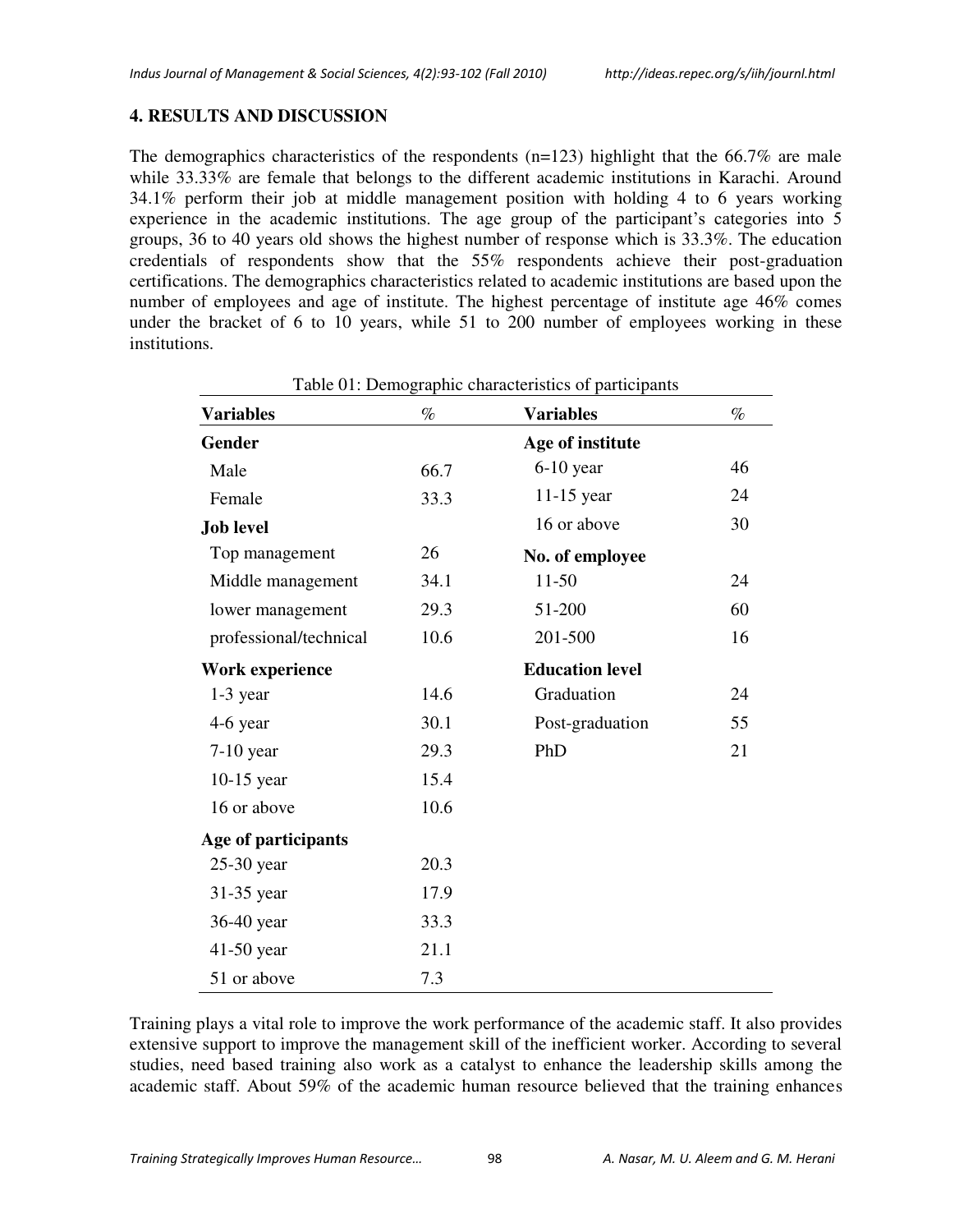the employees' knowledge and intellectual capabilities. It also provides extensive support to polish the employee's tacit and explicit skills. While, 61% of employees working in different academic institutions realized that the training plays a significant role towards positive contribution in learning culture environment. It also urges the motivation level of employees and helps to disseminate value able information to students as well. Nearby, 64% of academic employee agreed that the schedule training plays a vital role to grow their career on fast phase. It also clarify that the training programs in academic institutions increase the morale of workforce which is supported by 69% of the respondents. Alternatively, findings related to training shows that 66% response of participants comes in the favor of positive perception of academic institutions. Above 70% response rate shows that the training makes tutors as a role model for the students and their respective societies. It also helps to meet the academic goals and targets in an efficient manner. Above 80% response highlight that the training and development helps to increase the productivity of institution and their brand image in the market.



Graph 01: Impact factor of Training and Development in Academic Institutions

# **4.1 Empirical Analysis**

Proposed hypothesis is tested on the bases of respondent's opinion and empirical analysis provides extensive support to prove the end results as predicted by the researcher during this research study. The core variables discussed previously were taken for empirical test by using analytical tools on the basis of variables, which directly correlates among each other and leaves positive impact on human resource productivity in academic institution. In resultant, core variable training leaves positive impact on the employee performance in a short period of time. These variables show the exclusive relationship with each other and academic employee willing to attend the schedule training in their institution. The reliability statistics shows the pre-test value of questionnaire for sample (n=15) Cronbach's Alpha (.971) shows the excellent internal consistency among the variables. Thereby, questionnaire circulate to 150 academic staffs but the 82% response rate recorded as a sample size ( $n=123$ ). The reliability statistics for sample  $(n=123)$ , Cronbach's Alpha (.766) shows acceptance level of internal consistency among the variables and their responses.

While considering the descriptive statistics many respondents has marked above neutral response and showed their agreed behavior towards training directly enhances the employee productivity of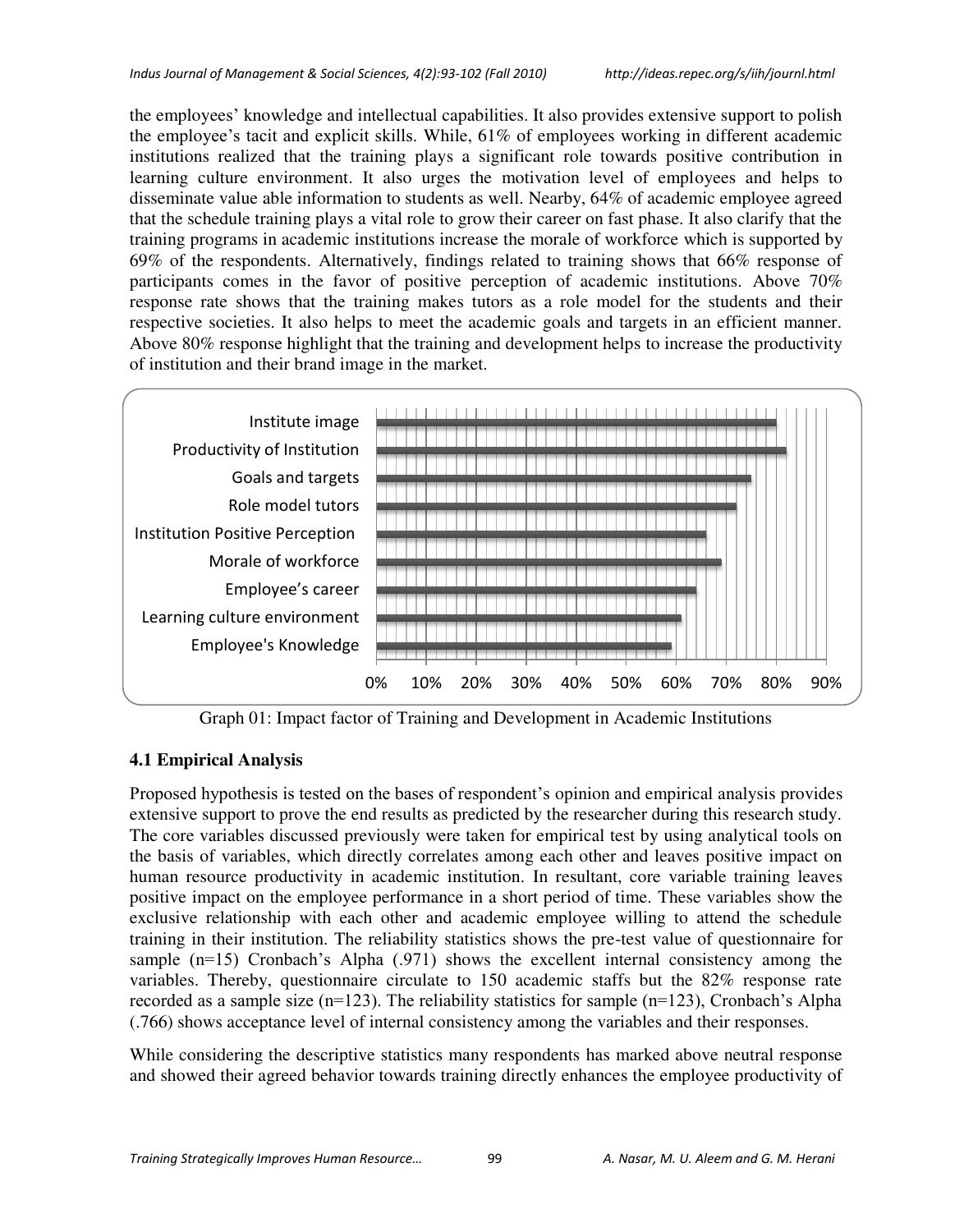academic institutions. The F value (73.935) shows the analysis of variances at 5% significant level. It clarify that the test statistics is larger as compare to the critical value. The null hypothesis is rejected via considering p-value for (73.935) is highly significant (.000) at that point. This hypothetical framework shows the pure significant results and F value (73.935) shows the strong model fitness between the variables. Both variables have a strong relationship with each other which contains high regress value via considering the value of  $(R.631)$  and adjusted R square value (.393) shows the less biasness via recording the response of the targeted sample. There is no data manipulation required for this model. It is justified that the hypothesis is proved that the training strategically enhances the employee's productivity in academic institution of Pakistan.

| Table 02: Empirical Analysis |                       |               |              |  |  |  |  |
|------------------------------|-----------------------|---------------|--------------|--|--|--|--|
|                              |                       |               |              |  |  |  |  |
|                              |                       |               |              |  |  |  |  |
| 0.971                        | Sample size           | $(n=25)$      |              |  |  |  |  |
|                              |                       |               |              |  |  |  |  |
|                              |                       |               |              |  |  |  |  |
|                              |                       |               |              |  |  |  |  |
| Mean                         | <b>Std. Deviation</b> | <b>T</b> test | (Sig. level) |  |  |  |  |
| 3.51                         | 0.645                 | 60.405        | 0.02         |  |  |  |  |
| 3.49                         | 0.706                 | 54.825        | 0.00         |  |  |  |  |
| 3.51                         | 0.717                 | 54.321        | 0.01         |  |  |  |  |
| 3.56                         | 0.715                 | 55.269        | 0.00         |  |  |  |  |
| 3.55                         | 0.68                  | 57.949        | 0.02         |  |  |  |  |
| 3.61                         | 0.685                 | 58.432        | 0.03         |  |  |  |  |
| 3.66                         | 0.638                 | 63.598        | 0.00         |  |  |  |  |
| 3.72                         | 0.631                 | 65.429        | 0.01         |  |  |  |  |
| 3.7                          | 0.639                 | 64.168        | 0.00         |  |  |  |  |
| 3.47                         | 0.739                 | 52.09         | 0.00         |  |  |  |  |
| 3.59                         | 0.619                 | 64.385        | 0.00         |  |  |  |  |
|                              |                       |               |              |  |  |  |  |
| 0.631                        |                       |               |              |  |  |  |  |
| 0.398                        |                       |               |              |  |  |  |  |
| 0.393                        |                       |               |              |  |  |  |  |
| 79.93                        |                       |               |              |  |  |  |  |
| 0.00                         |                       |               |              |  |  |  |  |
|                              | 0.766                 | Sample size   | $(n=123)$    |  |  |  |  |

 $F_{observed}$  79.935 >  $F_{critical}$  3.88

The F observed value is greater than the F critical value so far null hypothesis is rejected. During testing this hypothesis, the output results of regression statistics clarify that there is no problem exists among these variables. This hypothetical model shows the positive sign of the coefficients and positively correlates with each other.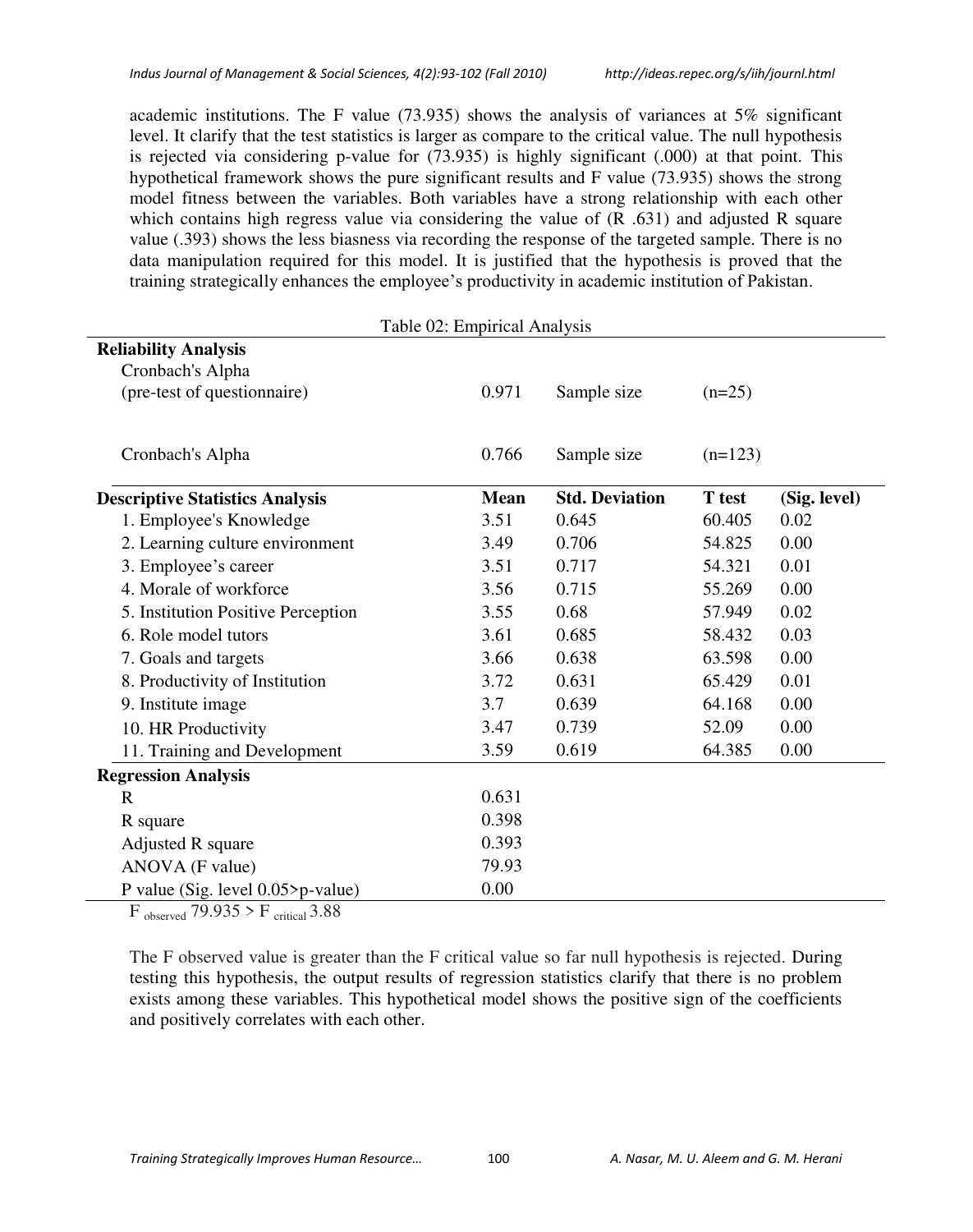# **5. CONCLUSION**

Academic employee's training helps to groom their professional skills and embed intellectual capability. It also facilitate the young intellect (student) to acquire the wisdom form their tutors. Knowledge able and skilled tutors can be produced with the help of effective training sessions. There is no doubt that "training is a learning process" but there is need to keep in flow and disseminate the knowledge to their peers and fellows. There is a need to focus on trained and competent tutors in academic institutions. Thereby, students will give prestige and honor to their role model tutors. In resultant, it will positively impact upon the productivity and business enhancement of the academic institutions but more than that "Only a good teacher can make a good role model society".

## **5.1. Corrective Actions for Employee Productivity Enhancement**

- Correct identification of current and required skills of employees leads to launch correct training and development program.
- Employees' age from 25 to 40 is showing their keen interest in managing and disseminating the knowledge through different training and development program.
- Training and knowledge management are using as tool for combating change in institutional culture.
- To justify the knowledge culture, need for educational learning and identification of existing knowledge and skill is necessary. It includes both types of knowledgeable skills such as explicit and tacit.
- A performance evaluation and appraisal identifies the key areas where rectification needed for enhancement of overall employee's efficiency.

## **6. IMPLICATIONS**

Basic implications of this research study, the emerging concern for all aspects of an academic institution, including culture, policy, process, management and technology, that affect its ability to create and transfer knowledge i.e. turning intellectual assets (Human capital or organizational employees' skills and knowledge) into competitive advantage for that institution, which elaborate the high potential and rapid efficiency of institution. This research is helpful to design more effective training and development programs for whole staff of an academic institution. This research provides extensive support to understand significance of knowledge skills for academics employees and identify current knowledge management position in Pakistan's academic institutions.

## **REFERENCES**

Handy, C. 1990. The Age of Unreason. London: Arrow Books Publisher.